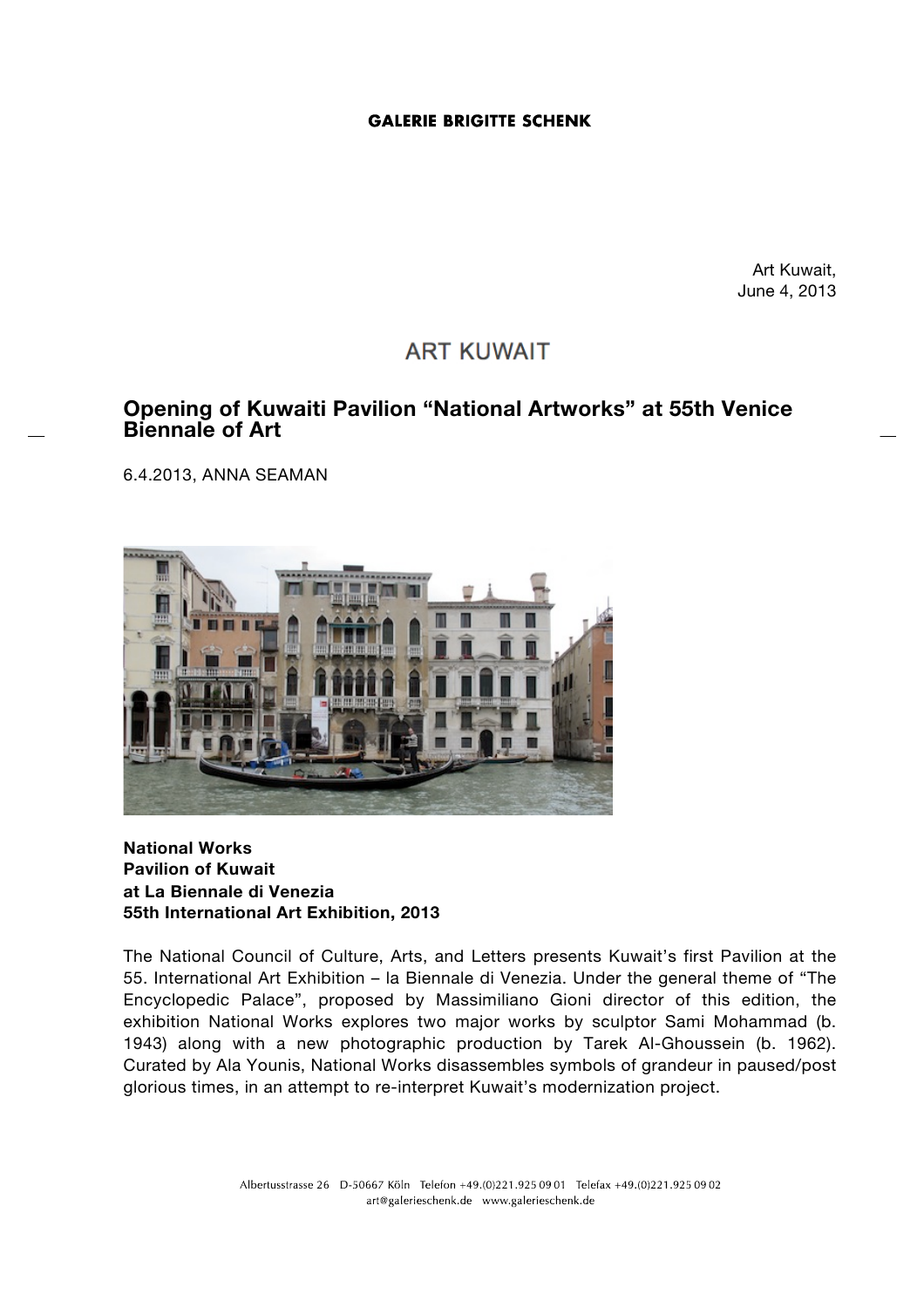In the year of its political independence, Kuwait welcomed its new-found prosperity by declaring a willingness to share its future wealth with its neighbors. The time was dedicated to institutional building in preparation for and accommodation of a growing influx of investments. The country's urban landscape soon became an open-air museum of national and international performances of construction, creation and political manifestation. Kuwait's state guests were taken to active hubs for production and services for youths. Depictions of guest palaces, new or renovated schools, institutions, and public areas in Kuwait were published extensively as postcards in celebration of the country's development. Students at schools and artists at the Free Atelier, founded in 1959 as evening open studios in a school premises, were encouraged to learn from the development and change underway in Kuwait and advised to develop works depicting this modernization. Sculpture was the art form that the Kuwaiti art scene was best known for. Sami Mohammad is one Kuwait's most prominent sculptors.

Within the country, the proportions of the built environment started to grow, reducing the size of individuals in relation to their surroundings. Images of figures standing amidst construction, near or on top of mega structures, operating machines triple their size, or gearing oil pipes to pump the equivalent of millions of dinars, reverberate strongly with Sami Mohammad's celebratory act of making honorary statues of the late 11th and 12th Emirs of Kuwait. The exhibition explores these two major works by Mohammad along with a new photographic project by Tarek Al-Ghoussein, within the framework of a time when modernist projects, cultural or contractual, were considered national works.

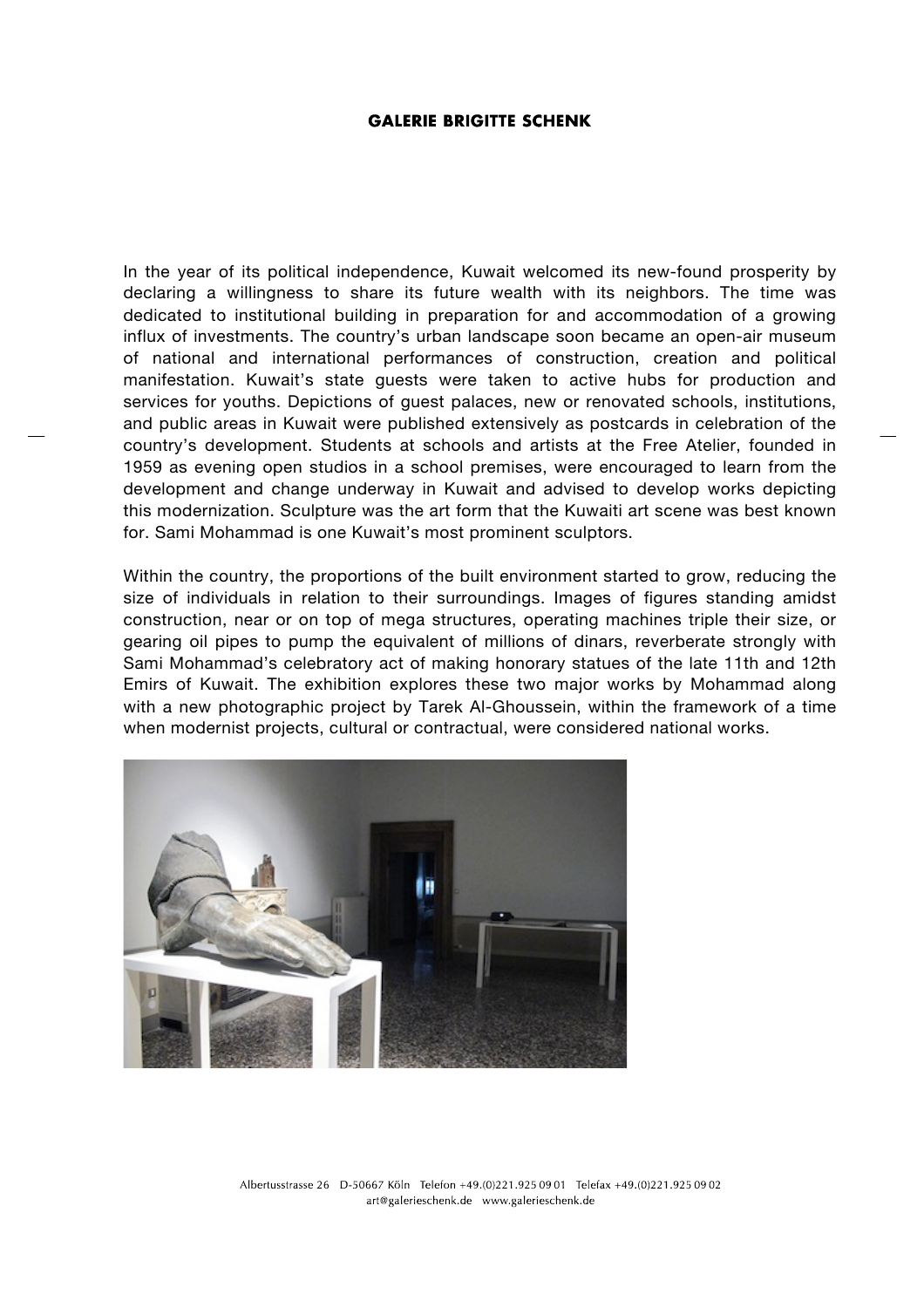The stories that surround and images that document Sami Mohammad as he stands next to a statue of a Sheikh twice his size in a foundry in London are, therefore, of an interesting quality; they illustrate an alternating power dynamic between an artwork and its maker, a state and its citizen, a ruler and his subject, a legacy and its inheritor, and a challenge and its acceptor. The artist does not speak of the uncertainty and fear of rejection he experienced in the months of making his statues; he does not tell of how he had to confirm with the commissioner of the work the resemblance of the bust, which was first made in Kuwait, before being transported to London for the remainder of its body to be cast in bronze. Up a scaffold, Mohammad climbed to build a gesturing body – the same body that would later bear, with the nearby body of its predecessor, wounds from bullets fired by the Iraqi army during the invasion of Kuwait in 1990. The artist himself had to escape the pursuit of these same soldiers as they attempted to capture and oblige him to create a statue of Saddam Hussein. The statues speak of a time of nation-building, of national works by the state for the people and the people for the state, of works that match the scale of good fortune that found its way to Kuwait.

Tarek Al-Ghoussein's series of photographic works is part of K Files, an extensive archive the artist is building from material obtained from family albums, antique shops, the Internet and other sources. He uses the term "files" to refer to either camera files or documents that he has compiled. The photographs document interactions with sites of grandness and of significance in Kuwait's development, in an attempt to consider an individual's position within a national body.



**Featured Works:**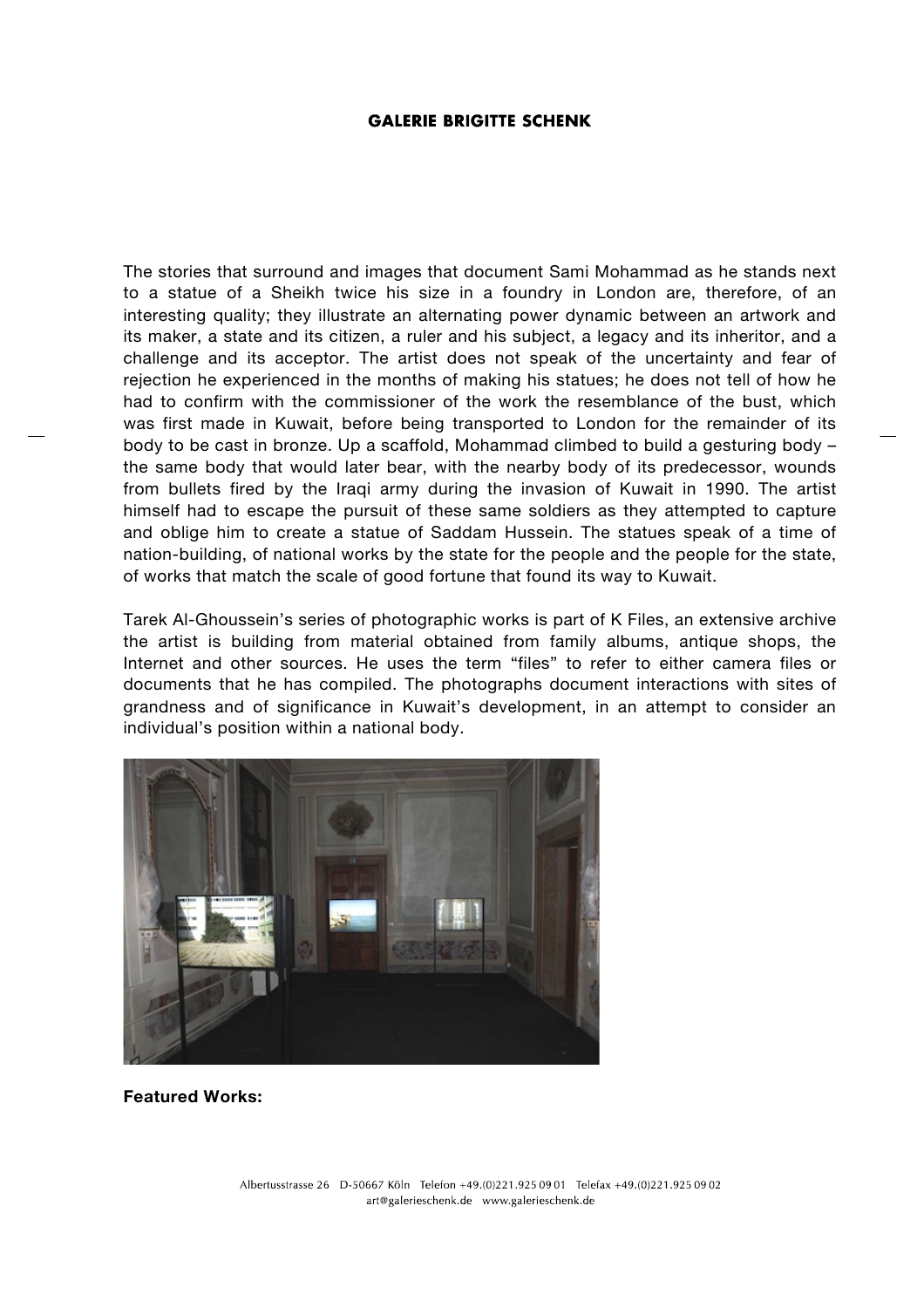Sami Mohammad Statue of Sheikh Abdullah Al-Salem, 1972

The statue of Sheikh Abdullah Al-Salem Al-Sabah (1951 – 1965) was produced after the artist's proposal won in a competition conducted by the founder of the newspaper Al-Rai Al-Aam, itself established in 1961. In 1971, Sami Mohammad moved to an empty 200 square meter piece of land owned by the newspaper to build the statue, which was initially made in gypsum, and later cast in Bronze when funds permitted. The statue, 3 x 2.5 x 1.7 m, depicts the late Sheikh sitting in a chair, in an awe-inspiring position, with a firm gaze and an outstretched foot. The left arm of the statue rests on a big book that alludes to the constitution. Sami Mohammad wrapped the statue with figures of citizens, men and women, from the different professions, and with different causes. Under the constitution are a builder, worker, doctor/lawyer, and student. On the right side, a blindfolded woman carries the balance of justice and two girls flank her, one with an olive branch symbolizing peace and the other with a dove standing in for freedom. The back of the statue features the body of a sailor, similar to a sculpture produced by the artist in 1970.

Sami Mohammad Statue of Sheikh Sabah Al-Salem, 1989

In 1988, the newspaper Al-Rai Al-Aam commissioned the artist to produce a statue of Sheikh Sabah Al-Salem Al-Sabah (1965 – 1977). Using a ton of bronze, the statue, 4 x 1.4 x 0.6 m, depicts the Sheikh with a smile and a raised saluting hand. The statue's body bears words quoted from the late Sheikh: "This country is entrusted to us. I call for the preservation of the nation of Kuwait – our pride and the land of good".

Different figures that had emerged in preceding years and ones that would come out in following years sit on the same page in studies by Mohammad for a podium or platform that would bring the two statues together. The drawings were made by the artist when he was in Basing Stock in 1989, completing the statue of Sheikh Sabah Al-Salem. Together with the statue of Sheikh Abdullah Al-Salem, the two figures are the first to be seen upon entering from the main gate of the newspaper's complex in Kuwait City. Neither the commissioner nor the artist managed to get the state's approval to install either of the statues in a public space within the city, for fear of the general public's dissatisfaction with figurative art.

"There were certainly many obstacles, but they all disappear into the distance when I see people stand in front of my work full of admiration and appreciation. They strongly inspire me to continue working for my dear nation." (Sami Mohammad)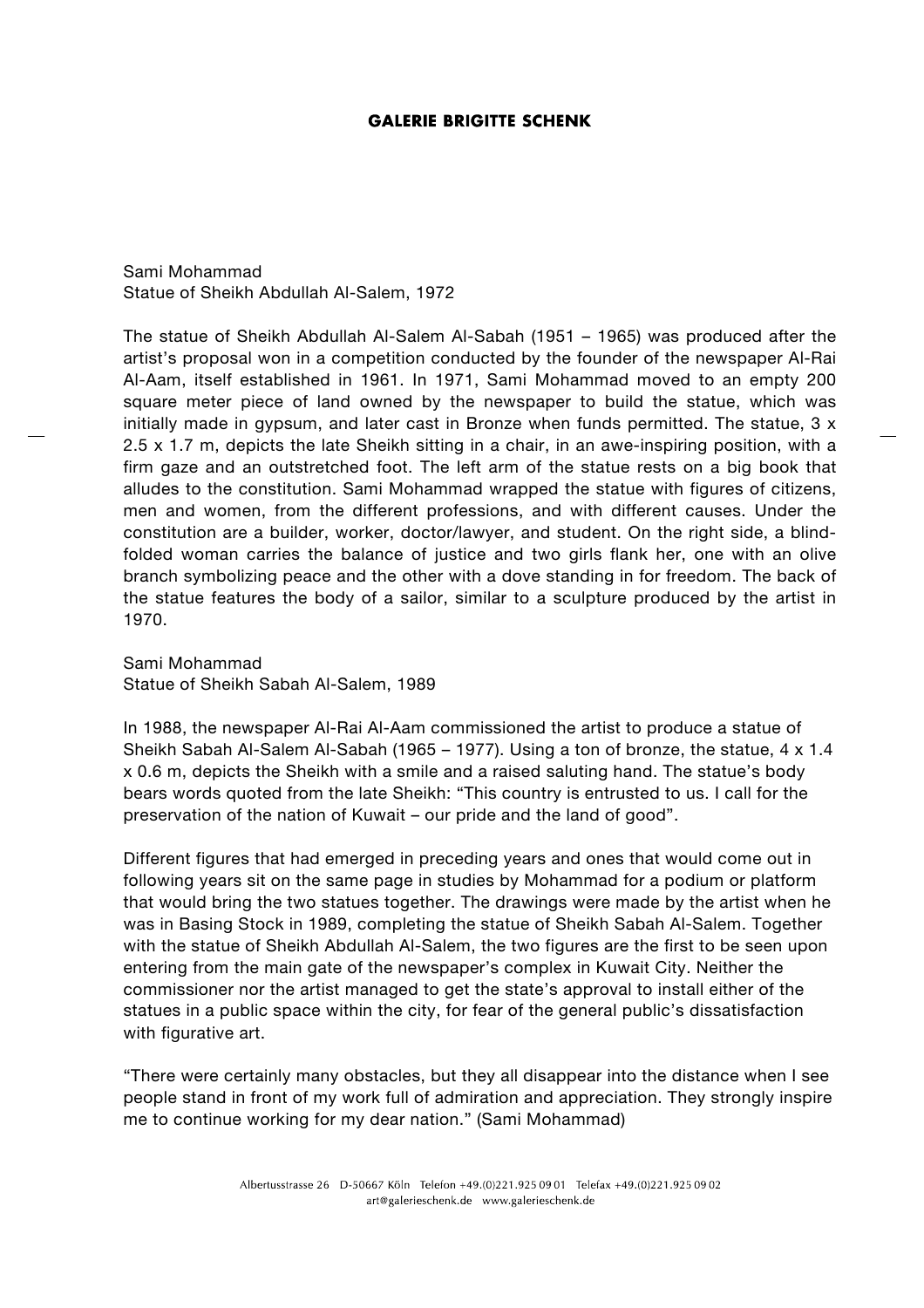Tarek Al-Ghoussein K Files, 2013

The exhibited images constitute part of a larger body of work titled K Files, which tracks the journey of photographs and other documents relating to the artist's immediate family. The material was purchased from internet sites such as eBay and Amazon, among others. K Files marks a departure from earlier work that was often shot anonymously.

Tracking historical developments in Kuwait, the photographs document the relation of the artist to the immense scale of the locations within them. The locations were selected to balance the old and new and to present sites relevant to Kuwait's history and development. They include Qasr Al-Salam, The National Assembly, the Abdullah Al-Salem School, Um Al-Gaz Island, Dar Al-Rai Al-Aam, Al-Nasr Sports Club, and the Kuwait Stock Market. While the hauntingly beautiful sites appear abandoned and utterly devoid of human presence, the presence of the artist as the photographed subject raises questions related to how spaces of significance are transformed through the presence of even a single individual.

Artists: Sami Mohammad, Tarek Al-Ghoussein

Sami Mohammad (b. 1943, Kuwait) joined Kuwait's Free Atelier as a full-time artist in 1961, and volunteered for the Kuwaiti Civil Defense during the Iraqi – Kuwaiti border dispute in that same year. The Free Atelier provided Mohammad with a stipend that allowed him to devote his time to developing his artwork after 1962. He participated in all the spring exhibitions held every year at Al-Mubarakiah School, and was sent to study at the Faculty of Fine Arts in Cairo in 1966. Along with the other Free Atelier artists, he cofounded the Kuwaiti Society for Formative Arts in 1967 and the Biennial for Arab Art in 1969. He was later granted another scholarship to study at the Johnson Atelier Technical Institute of Sculpture, New Jersey, in 1974. The artist has represented Kuwait in regional and international exhibitions since 1972.

Tarek Al-Ghoussein (b. 1962, Kuwait) spent much of his childhood outside of the country. In 1978, he returned to finish high school and served in the army for one year before moving to the USA to obtain a BFA in Photography from New York University and an MA from the University of New Mexico. In 1990, Al-Ghoussein was called to serve in the Kuwaiti army once again. At the time, policy dictated that men serve at the age of 18 for one year and then again for one year and a half before turning 30. On 17 January 1991, Al-Ghoussein's 29th birthday, the plane the artist had boarded en route to Kuwait was prevented from departing due to the outbreak of the ground war with Iraq. Unable to return to the USA, Al-Ghoussein moved to Egypt, then to the UAE, where he taught